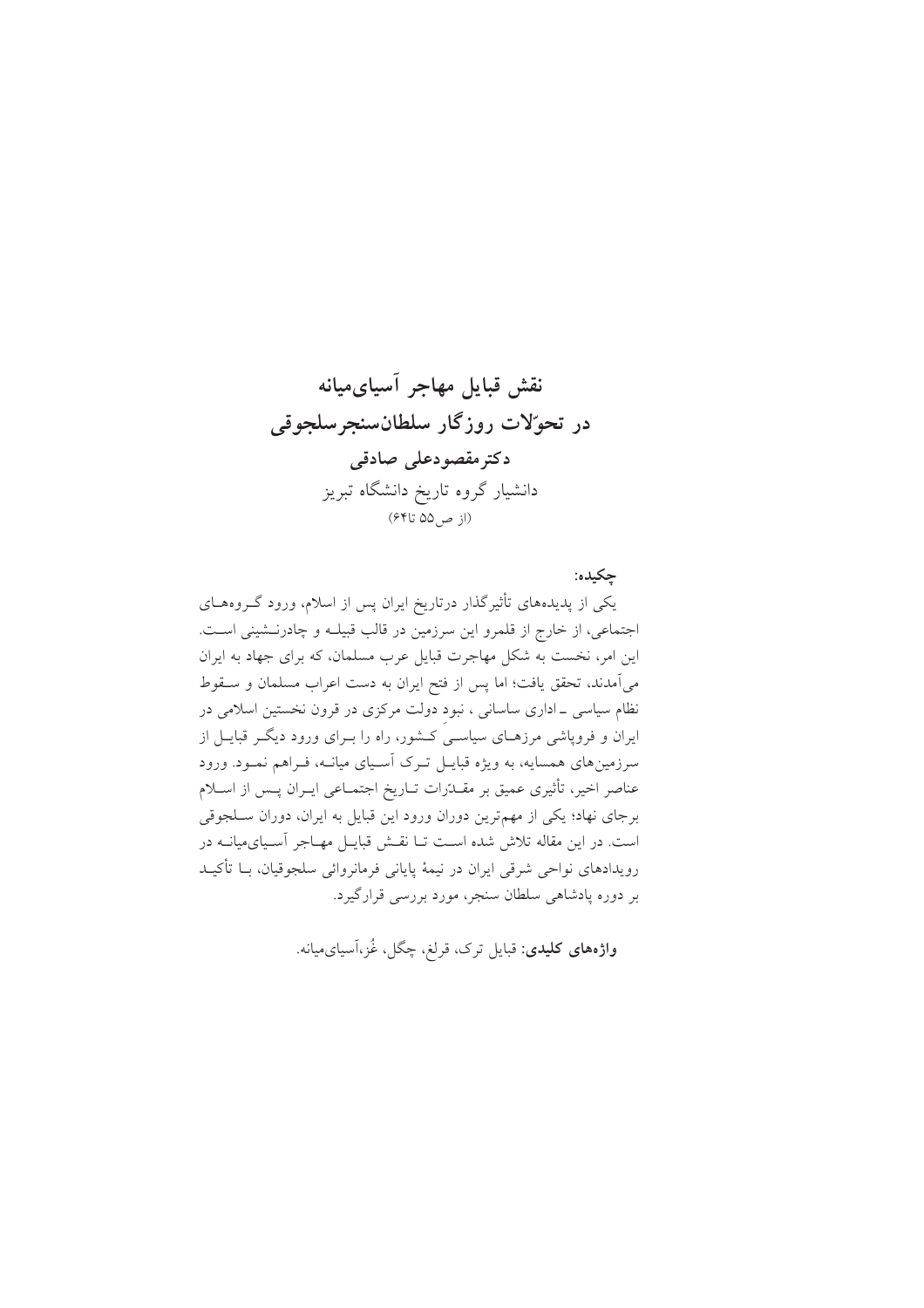## مقدّمه:

کیفیت زندگی قبایل، کمتر مورد توجه مورّخین قدیم ایـران قـرار گرفتــه اســت، بــه همین جهت، ایشان تحوُلات این گروهها و کارکردهای آنها در جامعهٔ ایرانی و از جملـه ایران روزگار سلجوقی را به روشنی بیـان نکـردهانــد. منــابع تــاریخی معمــولاً در ضــبط حرکات قبیلههای ترک به داخل ایران، به اسامی قبایل آنان و ساختار اجتماعی شان دقت و توجه چندانی نداشتهاند. ترکـان گرچــه از نخـستین سـالهـای ورود دیــن اسـلام بــه سرزمینشان، به تدریج وارد ایران و دیگر کشورهای اسلامیشدهاند، اما به نظر نمی رسـد ورود اوليهٔ أنان در قالب قبيله صورت گرفته باشد، بلكه أنان در أغــاز، بيــشتر بــه شــكل گروههای غلامی، به دربارهای اسلامی راه یافتـهانــد. در قــرون بعــد کــه ایــن ترکــان در ممالک اسلامی قدرت سیاسی را نیز علاوه بر قدرت نظامی به دست آوردند، زمینه برای ورود دسته جمعي قبايل، مناسبتر شد.

از اشارات جغرافي نويسان مسلمان، همچون مؤلف ناشناختهٔ حدودالعالم، پيداستكه تا اوایل قرن چهارم هجری، اکثریت قبایل ترک، نظیر غزها، قرقیزها و چگـــل(هــا، هنــوز درموطن اصلي خود، در اَسياي مركزي مي زيستهاند. (حدود العالم، صص١٣١-٢٢٧ و٢١٥٠-٢٥٠) این در حالی است که ابن|ثیر ورود غزان به مـاوراءالنهر را مربـوط بـه قـرن دوم (عهـد مهدی عباسی) میداند.(ابن اثیر، ج۱۱، ص۱۷۸) اگر چنین امری واقعیت داشته باشد، باز هــم اکثریت قبایل غز را دربرنمیگیرد، چه مؤلف حدودالعالم کـهخـود در قـرن چهـارم، در شرق ايران ميزيسته است، وقتى از غزان صحبت ميكند، محل استقرار آنان را خــارج از ماوراءالنهر به حساب مي آورد.

تأسيس حكومت سلجوقي، اولين تجربــهٔ رســيدن رهبــران قبيلــه بــه قــدرت فراگيــر مرکزی در ایران بعد از اسلام بود. البته پیش از سلجوقیان، قراخانیـان بــه عنـوان نیــروی قبیلهای ترک توانسته بودند در ماوراءالنهر حکومتی محلی برپا کنند، اما دامنـهٔ حکومـت آنان هیچگاه از محدودهٔ حکومتی محلی خارج نشد و بـه صـورت حکـومتی فراگیــر در دیگر بخشهای ایران درنیامد. سلجوقیان خود رهبری یکی از قبایل بیست و دوگانهٔ غز، به نام «فنق» را در دست داشتند که از مهمترین قبایل غز به حساب می آمد. (کاشغری، ج ۱،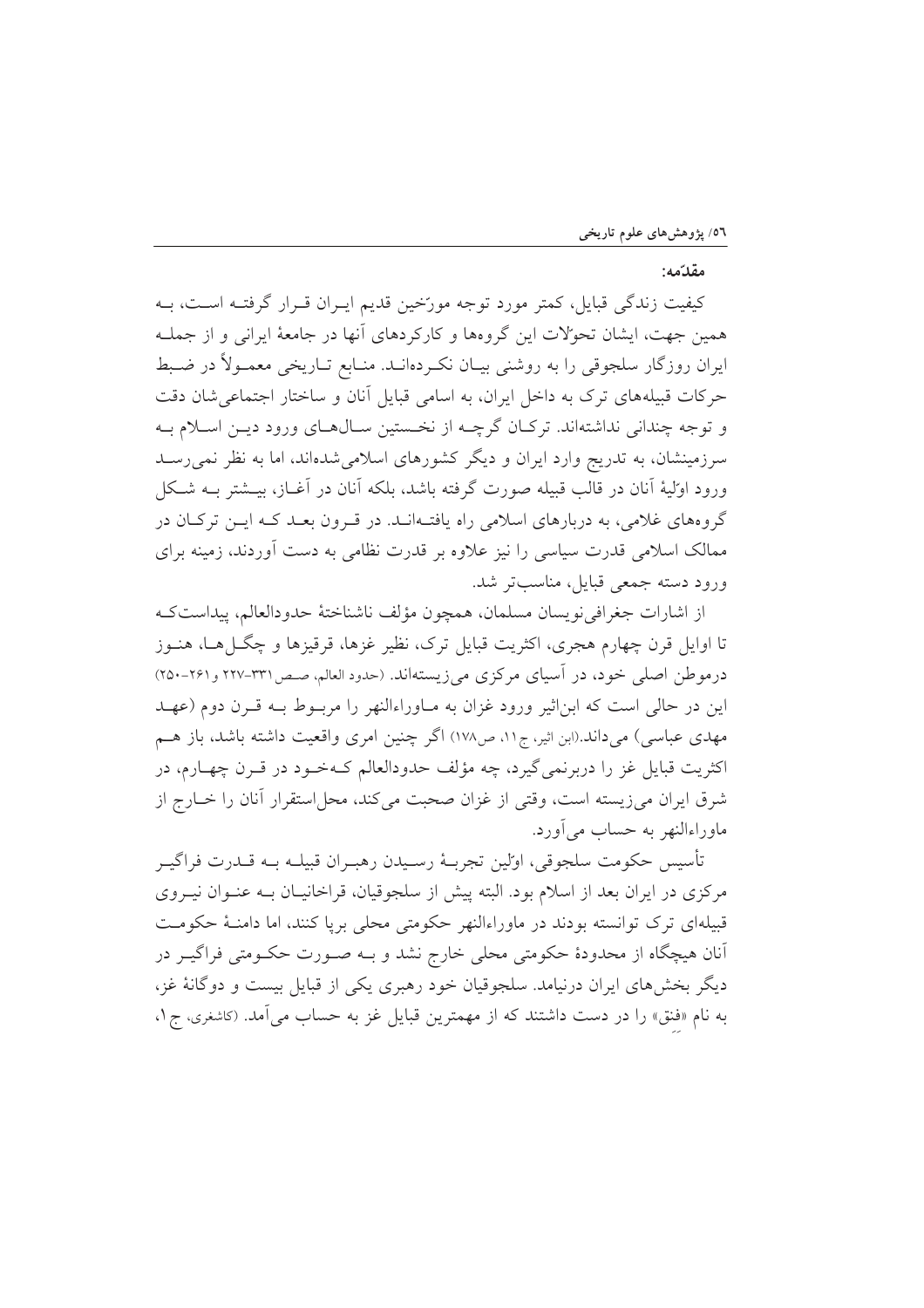صص٥٧ـــــ89 حسيني، صدرالدين على بن ناصر، ص٣) نيروي نظامي قبايــل تــرك، مهمتــرين ابــزار سلجوقیان برای تشکیل حکومت بود، به همین جهـت، نظـام الملـک در برخــی،مواضــع کتاب خود، ضمن اشاره به خدمات آنان<sup>(۱)</sup>در راه تأسیس سلسلهٔ سلجوقی، متـذکر شـده است که حکومت باید رعایت حقوق ترکمانان را بنماید (نظام الملک، ۱۳۹)؛ این|مر معمـولاً با دادن اقطاع به آنان، محقَّق می شد. چنین اقطاعاتی در بیشتر نواحی ایران پراکنــده بــود. در ماوراءالنهر و خراسان نیز عدهٔ زیادی از قبایل ترک حضور داشتند که همهآنــان الزامــاً اقطاعدار نبودند، بلکه بسیاری از این قبایل بنا به مقتضیاتی که پیش از این ذکر شد، وارد خراسان و ماوراءالنهر شده بودند. سیر حرکت آنان از سرزمینهای حاشیهای بـه نــواحی داخلی ایران، روزافزون بود. اینان در قالب گروههــای بــسیار بــزرگ قبیلــهای، حتــی در اندازهٔ چندصد هزار نفری، وارد سـرزمینهـای ایرانـی مـی شـدند؛ بـه عنـوان نمونـهای چشمگیر، ابن اثیر در رویدادهای سال ۳۴۹ هـ .ق. از اسلام آوردن دویست هزار خـانوار از ترکان در ماوراءالنهر گزارش میدهد<sup>(۲)</sup> که آمار خیرهکنندهای به نظـر مــیرســد. ورود بی رویهٔ گروههای قبیلهای با چنین اندازهای به سرزمینهـای ایرانــی مــی توانــد روشــنگر بسیاری از واقعیتهای مربوط به تغییرات جمعیتی، زبانی و بـهطـور کلّـی اجتمـاعی در ماوراءالنهر باشد. معمولاً امرای قراخانی در مــاوراءالنهر از اینگونــه قبیلــههــای تــرک در غزای کفار تُرک خارج از سرزمینهای ایرانـی در شــرق<sup>(۳)</sup> و رقابــتهــای داخلــی خــود استفاده می کردند. (نک: بیهقی، ج۱، ص۹۴ و ج۲، صص۱۶۴۱-۶۴۰؛ گردیزی، ص ۴۱۰)

از میان قبیلههای پر شمار ترک که به سرزمین خراسان و ماوراءالنهر وارد شده بودنـد، سه قبیلـه نقـش برجـستهتـری در تحـوّلات سیاسـی شـرق ایـران در عـصر سـلجوقی، بهخصوص دورهٔ سنجر، ایفا کردند. اینان عبارت بودند از چگل ها، قرلغهـا و غزهـا (یـا اُغُ: ها).

به نظر می رسد چگل ها<sup>۴)</sup> دردوره ملکشاه، اصلی ترین عناصر نظامی قراخانیان بودنــد و در برخوردهای ملکشاه با احمدخان قراخانی،از حکام سمرقند (قراخانیان)، حمایت کردهاند.(ابناثیر، ج۱۰، صص۱۷۳-۱۷۲) اوج فعالیتهای سیاسی ــ نظامی دو قبیلهٔ دیگر (قرلـغ و غز) مربوط به دورهٔ سنجر است. افزایش جمعیت و جابهجایی های رو به تزاید اینـان،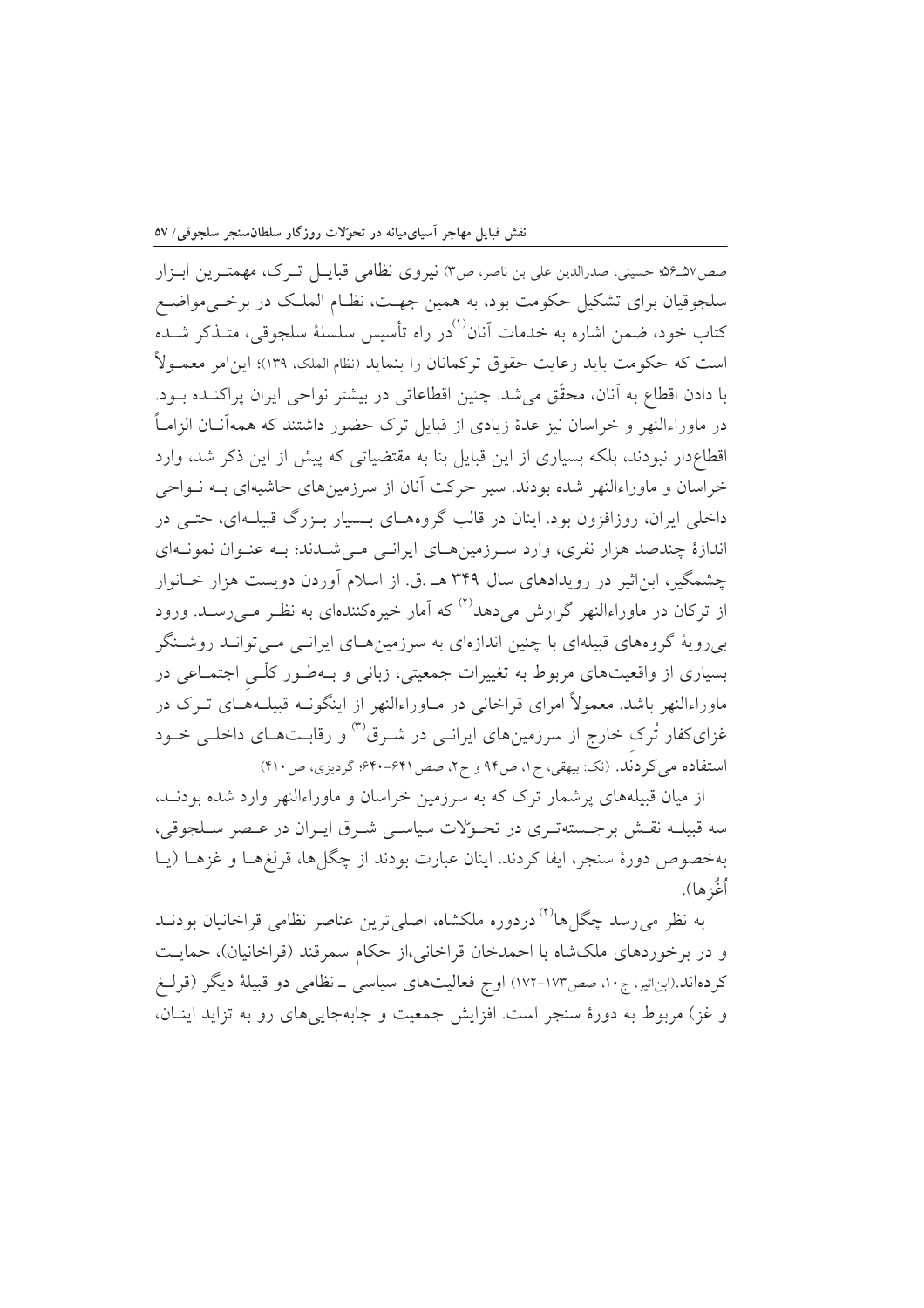احتمالاً برخی ناامنیها را برای اهالی ساکن خراسان و ماوراءالنهر و امرای این ناحیــه در يي داشته است، چه آنان دائماً به سنجر متوسّل مي شدند تــا وي ايــن قبايــل را ســركوب نعایسد.(نسک: بنسداری اصسفهانی، ص۳۳۸؛ نیسشابوری، ۴۹ص؛ راونسدی، ص۱۷۸-۱۷۹؛ حسسینی، ص۹۳) درگیریهایی که بین قبایل و امیران ایالات در این روزگار یدید آمد، پایههـای حکومـت سنجر را سست کرد و بزرگترین شکستها را برای او رقم زد. نخستین مـورد برجـسته در این زمینه به تکاپوهای قبایل قرلغ در مـاوراءالنهر و جایگـاه آنـان در تحـولات ایـن ناحیه، به ویژه در نبرد سنجر با قراختائیان (نبرد قطوان) برمــیگــردد. نقــش قرلغــان، در شکست سنجر از قراختائیان (۵۳۶ ق.) بسیار مهم بود. قرلغـان کـه بـا امـرای قراخـانی ماوراءالنهر اختلاف و درگیری داشتند، پـس از آن کــه ســنجر نیــز درصــدد سرکوبــشان برآمد، به قراختائیان پیوستند و یکی از محرّکین قراختائیان در شـروع جنگ سـال ۵۳۶ هجری با سنجر بودند. آنان با وجود اینکه ظاهراً از سال۵حا پـیش از رویـدادهای مـورد بحث وارد ماوراءالنهر شده و اسلام را يذيرفته بودند، بــه سـياه قراختائيــان غيرمــسلمان پیوستند و علیه سنجر (سلطان مسلمان) و سیاهیانش جنگیدنــد و بــه قــول مــورّخین، از سرسخت ترين جنگجويان در نيرد قطوان به شمار مي آمدنـد. ايــن نيـرد اوّلـين شكـست سنجر و آغاز ضعف و اضمحلال دولت او بود.(نک: ابناثیـر، ج۱۱، ص ۸۵؛ بنـداری، صـص۳۳۲-٣٣١؛ ظهيرالدين نيشابوري، ص٣٤-٢٥؛ ابن جوزي، ج١٠، صص ٩٧-٩۶؛ حسيني يــزدي، صـص٩٨-٩٧) ايــن رویداد را باید بزرگترین شکست مـسلمانان از غیرمـسلمانان در قلمـرو شـرقی جهـان اسلام تا آن زمان به شمار آورد. همچنین نخستین بار پس از ایــن جنـگ، غیرمــسلمانان (قراختائیان) برای مدّتی نسبتاً طولانی برسرزمینی اسلامی بــا مردمــانی مــسلمان تــسلط یافتند و فرمانروایی کردند.

اما ضربهٔ نهایی را قبایل دیگر، یعنی غـزان، بـر پیکـر حکومـت سـلطان سـنجر وارد ساختند. سلجوقيان خود منتسب به يكي از قبايل غز بودند. به نظر مي رسـد گـروههـايي که در سال ۵۴۸ هـ .ق. سنجر را شکست دادند، دو قبیله از قبایل بیـست و دوگانــهٔ غــز بودهاند. انطباق نام آنان با فهرست كاشـغرى در ديـوان لغــات التـرك مــشكل اســت؛ در منابع از آنان به نام طوايف «اجق» به رهبـري طـوطي (دودي) بـن دادبـک و «بـرق» بـه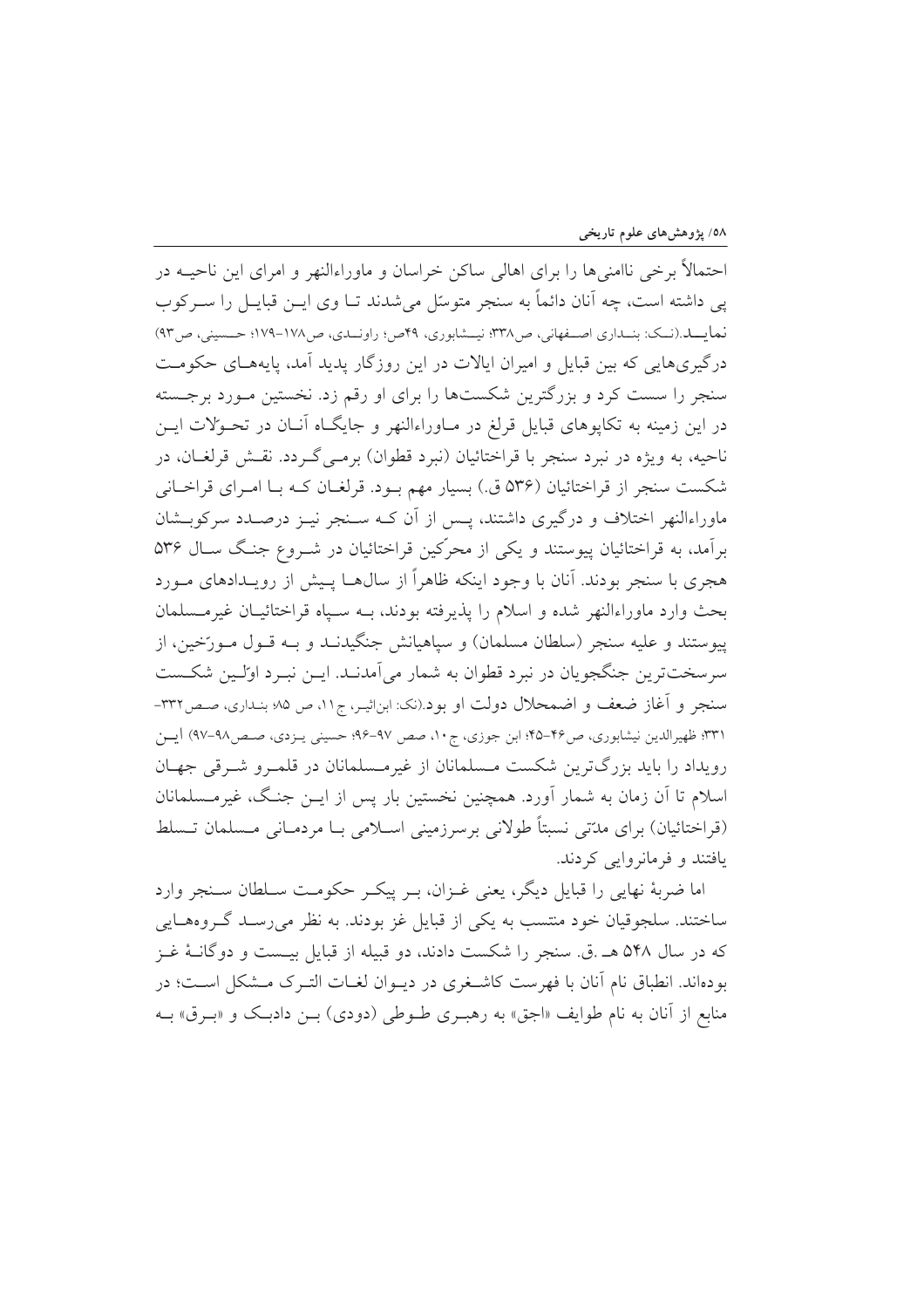رهبري قرغوت بن عبدالحميد ياد مي كنند، (ابناثير، ج١١، ص٨٢؛ بنداري، ص٣٣٨) ايس رهبـران تا پیش از شروع اختلاف با سنجر، از امـرای وفـادار او بودنــد و در دربــار سـلطان نيــز حضور می یافتند (بنداری، همانجا) و حتی برخی شعرای آن عصر، ایشان رامـدح گفتـهانـد. (نک: انوري ابيوردي، ج ١، صص١٤٨ - ١٤٤)

این دو قبیله که از ترکستان به ماوراءالنهر آمده و ظاهراً مدتی خراجگـزار قراخانیــان بودهاند، (ابناثیـر، ج١١، ص١٧٨) در اواخر دورهٔ سنجر در نواحی بلـخ و تخارسـتان حـضور داشتند. رقابتهای رهبران این قبایل با عمادالدین قماج، حاکم بلخ، از مدتهـا پـیش از ۵۴۸ هـ .ق. آنان را در مقابل یکدیگر قرار داده بود. غزان در سال های میان ۵۴۴ تــا ۵۴۸ هجري، معمولاً در فعاليتهايي كه عليه دولـت سـنجر صـورت مـي گرفـت، مــشاركت داشتند. در لشکرکشیهای متعدد امرای غور، علیه بهرامـشاه غزنــوی ـــ متحــد ســنجر و قماج و دیگر حاکمان شرق خراسان \_ غـزان از غوریـان حمایـت مـی کردنـد. (نـک: نامـهٔ بھرامشاہ به امیر قماج در: مؤید ثابتی، ص۹٪ ابن اثیر، ج۱۱، ص۱۷۹) به دنبال چنسین حرکےاتی، قمساج امیر دست نشاندهٔ سنجر در بلخ، ابتدا در صدد اعمال حاکمیت مستقیم خود بر آنان برآمد ولی وقتی با مقاومت غزان مواجهگردید، سنجر را تحریک به سرکوب و اخـراج آنــان از خراسان کرد. قماج و فرزندش علاءالدین ابوبکر، پیش از لشکرکشی سنجر، در نبردی با غزان، مغلوب شده و بــه هلاكــتـرســيدند. (ابـناثيـر،ج١١، ص١٧٩؛ راونـدي، ص١٧٨؛ ظهيرالـدين نیشابوری، صص۱۴۸-۴۸)

غزان پس از لشکرکشی سنجر به بلـخ (۵۴۸ هـــ .ق.) از در صـلح درآمدنــد و حتـــ ٍ حاضر شدند تعهدات سنگینی را بپذیرند، اما برخی امرای متنفّذ، همچـون مؤیّـد آیابـه، علي رغم ميل سلطان، او را وادار به شروع جنگ كردنـد. در حـالي كـه برخـي ديگـر از امیران که با آیابه رقابت داشتند و مایل به شروع جنگ نبودند، در نبرد سـستی کـرده و باعث شكست سنگين سنجر از غزان شدند. (ابناثيـر،ج١١، ص١٧٩؛ راونـدي، ص١٧٩؛ ظهيرالـدين نیشابوری، ص۹۹؛ حسینی، ص۱۲۳؛ بنداری، صص ۳۴۰-۳۳۸؛ قمی، صص ۱۷۵-۱۷۴؛ مستوفی قزوینی،ص ۴۵۱؛ غفاری قزوینی، تاریخ جهانآرا، ص١١٠؛ همو، تاریخ نگارستان، صص1۵۹–۱۵۸؛ حسینی یزدی، ص۱۰۴؛ ابـن جوزی، ج۱۰، ص۱۵۲؛ دولتشاه سمرقندی، ص۵۴) او پس از شکست، از بلخ بـه مـرو گریخـت و غزان نیز درتعقیب او وارد این شهر شدند و پایتخت سلطان را به بدترین وضـعی مـورد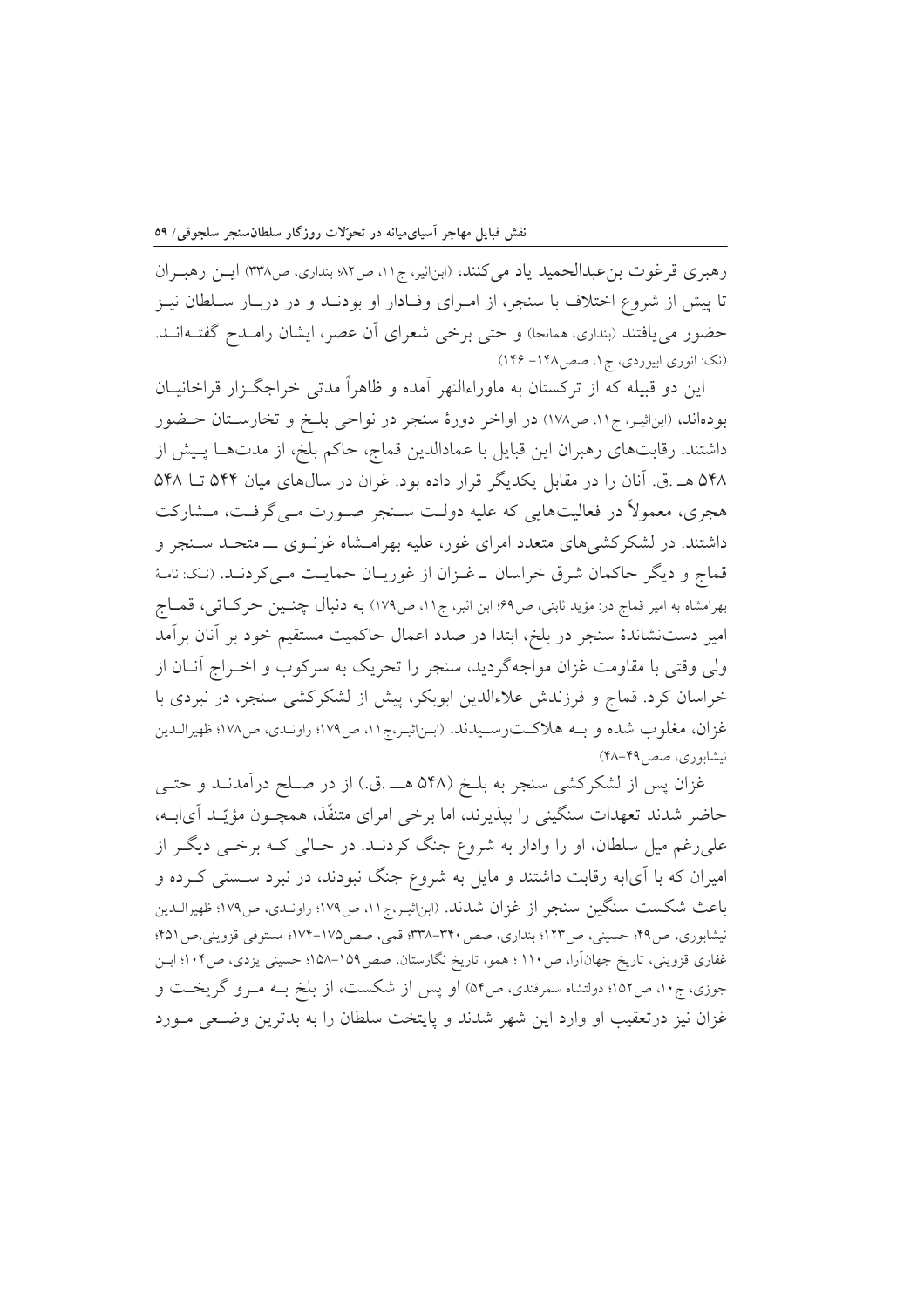قتل و غارت قرار دادند. اندکی بعد خود سنجر را نیز در قریهٔ اندرابهٔ مرو، اسپر کردنــد. (ابن اثیر،ج۱۱،ص۱۷۹ و پی نوشت ۱۸) اینان اگرچه در طول اسارت سنجر، در ظاهر وی را بـه عنوان سلطان بر تخت نشانده بودند، امـا در بـسیاری مواقـع رفتـار خوارکننـدهای بـا او داشتند. (بنداری، صص ۳۴۱-۳۴۰؛ ابن اثیر، ج۱۱، ص ۲۰۱؛ راونـدی، ص۱۷۸؛ ظهیرالـدین نیـشابوری، ص ۴۹؛ غفاري قزويني، تاريخ جهانآرا، ص١١٠) بعد از اسارت سنجر، غزان در خراسان، فعــال مايــشاء شدند و بیشتر شهرهای خراسان را مورد تاخت و تاز خود قرار دادند. عمق فجایع آنان در خراسان تاکنون به خوبی بررسی نـشده اسـت. خرابـی هـای آنـان در شـهرهای آبـاد خراسان، در برخی موارد کمتر از مغولان در سدهٔ هفتم نبود. اقدامات آنان، بـهخـصوص در نیشابور، تکاندهنده است. آنان این شهر را به طور کامل ویران کردند، بهگونــهای کــه اندک بازماندگان اهالی که از قتل و غارت جان سالم به در بردند، آنجا را تــرک گفتــه و در شادیاخ که در کنار نیشابور قرار داشت ساکن شدند.(نیشابوری، ص۵۱؛ راوندی، ص۱۸۲) <sup>(۵)</sup>

در فتنهٔ غز، بیشتر آبادانی و رونقی که در اثر امنیت نسبی دوران سنجر به وجود آمده بود، نابود گردید. بیشتر شهرهای خراسان، دچـار سرنوشـت مـشابهی شـدند. در چنـین وضعيتي بسياري از راهزنان و ولگردان و احتمالاً بقيةالسيف سـياه سـنجر نيـز بــا غــزان مشارکت داشتند(نیشابوری، ص۵۰ راونـدی، ص۱۸۰) و هیچ نیروی بازدارندهای هــم در مقابــل آنان قرار نداشت؛ حتى رهايي سنجر در ۵۵۱ هـ .ق. نيز حاصلي به بار نياورد. او انــدكي بعد در سال ۵۵۲ هـ .ق، در کمال ناامیدی درگذشت. حال بـا مـرگ سـنجر، عــلاوه بـر غزان، امیران پیشین سلطان نیز به عواملی مخرّب در خراسان تبدیل شـدند کــه تمـایزی اساسی میان عملکرد آنان و غزان وجود نداشت. (بنداری ص۳۴۱) بعد از مرگ سنجر دامنهٔ فعالیتهای غزان از خراسان نیز فراتر رفت و نواحی غزنین، کرمان و گرگـان را نیــز در بر گرفت. (قمی، ص۳۳۵؛ این|ثیـر، ج۱۱، ص۲۶۱) پیامدهای شکست سنجر از غزان بـرای مـردم ایران، بهویژه نواحی شرقی، بسیار فاجعهبار بود. این رویداد باعث شـد تـا بـرای مـدّتی نسبتاً طولاني (حدود نيم قرن) حاكميتي يكدست و فراگير در نيمهٔ شرقي ايـران شـكل نگیرد و آنجا به جولانگاه نیروهای کوچک و بزرگ متخاصم محلی تبدیل شود، تا آنکـه سرانجام دولت خوارزمشاهی، بهعنوان یکی از همین قدرتهای محلی بر دیگران چیــره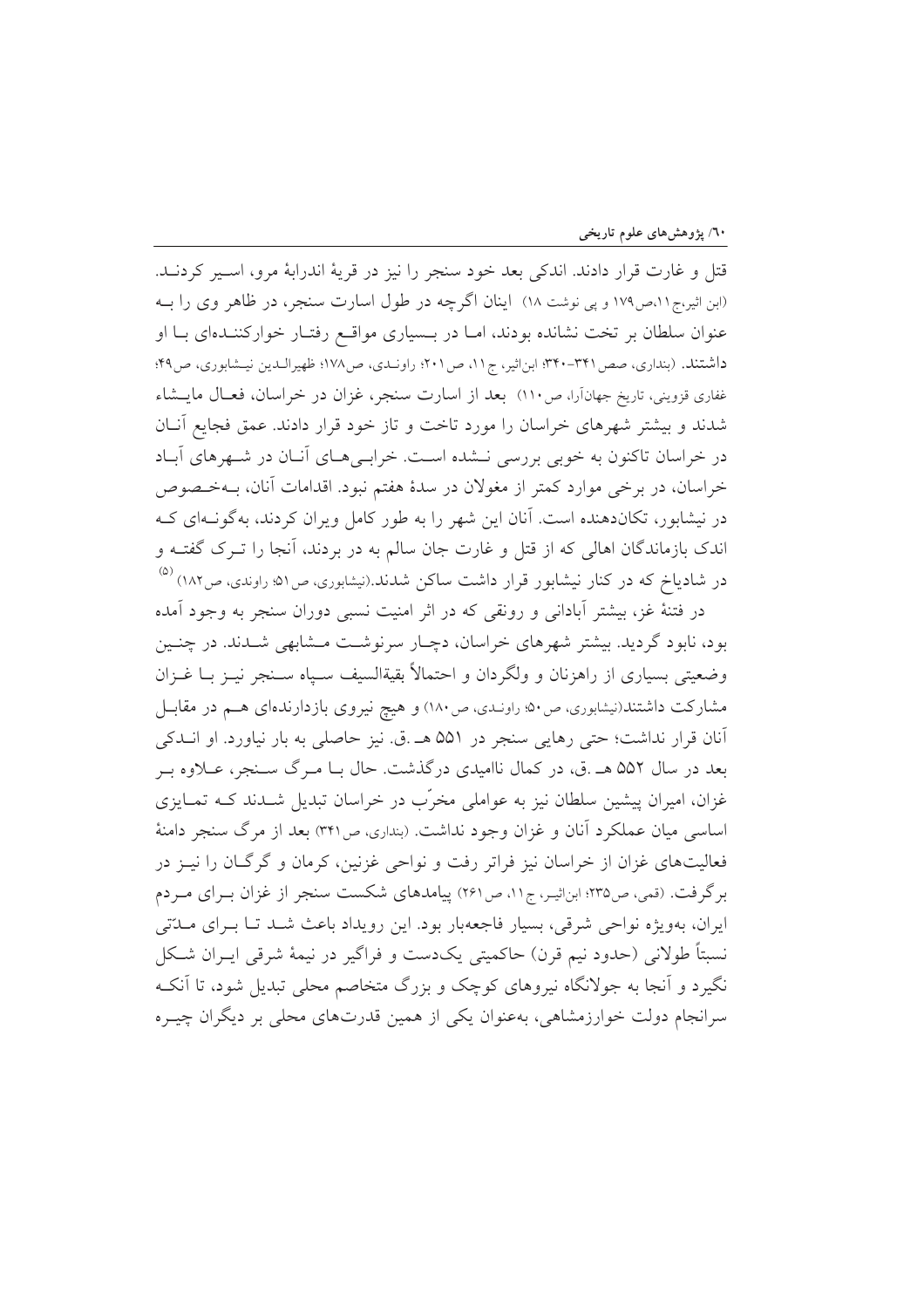شد وطرح دولتی تازه و فراگیر را درافکند، اما مجموع شرایط موجود ایران آن روزگـار، بهویــژه پیامــدهای ویرانگــر درگیــریهــای پــس از تــسلط غــزان در شــرق، بــه دولــت خوارزمشاهی اجازه نداد تا همانند دولتهای پیش از خـود، دولتـی پایـدار و دورهای باثبات را در ایران یی ریزی نماید. واقعیتهای مربوط به تکایوهای قبایل ترک در شـرق ايران در قرن ششم و بهويژه اقدامات غزان، بـي ترديــد در تـضعيف بنيــانهــاي زنــدگي اجتماعی درآن ناحیه و نهایتاً زمینهسازی و تسهیل تهاجم مغولان به ایران در اوایل قــرن هفتم تأثير بسزائي داشته است.

غیر از سه طایفهٔ غز، قرلغ و چگل که به برخی عملکردهای آنان اشاره شد، طوایف دیگری نیز در قلمرو سنجر وجود داشتند که عموماً از آنان با نام ترکمانان یاد مے شـود. مهمترين مناطق استقرار چنين طوايفي، گرگان، دهـستان و نـواحي مجـاور بـوده اسـت. سنجر از طريق گماشتن شحنه بر اين طوايف نظارت داشته است. (نک: جويني، صص٨٢-٨٠ و ۸۵-۸۴) این گروهها، علاوه بر مساعدتهای احتمالی نظامی به سلطان، به او مالیات نیـز یرداخت می کردند، همچنان که غزان نیز قبـل از دورهٔ عـصیان، مالیـات هنگفتـی را کـه پیشتر په صورت دام و محصولات دامې پود، په دولت مرکبزي مېږيږداختنید. (نیشابوري، ص ۴۸؛ راوندي، ص ۱۷۷)

## نتىحە:

هرچند قبیلههای ترک به خصوص غزان، در تأسیس سلسهٔ سلجوقی نقش اصـلی را ايفا كرده بودند، اما سرانجام، طوايفي از آنان، در سقوط آخرين سلطان مقتدر اين سلسله (سنجر) نیز عمدهترین سهم را داشتند. چنین واقعیتی علاوه بر ضعف دولت سـنجر در پایان کـار، احتمـالاً ناشـی از افـزایش تعـداد چنـین قبـایلی در ایـران، پـس از اسـتقرار سلجوقیان بود. این افزایش از یک سو ناشی از مهـاجرتهـای گـستردهای اسـت کـه از ترکستان به قلمرو سلجوقیان صورت گرفت<sup>(۶)</sup> و از سوی دیگر بــه دلیــل زاد و ولــدهای این اقوام، در طول دورهٔ مذکور در نواحی جدید می باشد؛ بهگونهای که این افـزایش هـا، سرانجام تعارضاتی بین دولت مرکزی و ایلات مــذکور بــهوجــود أورد کــه در تــضعیف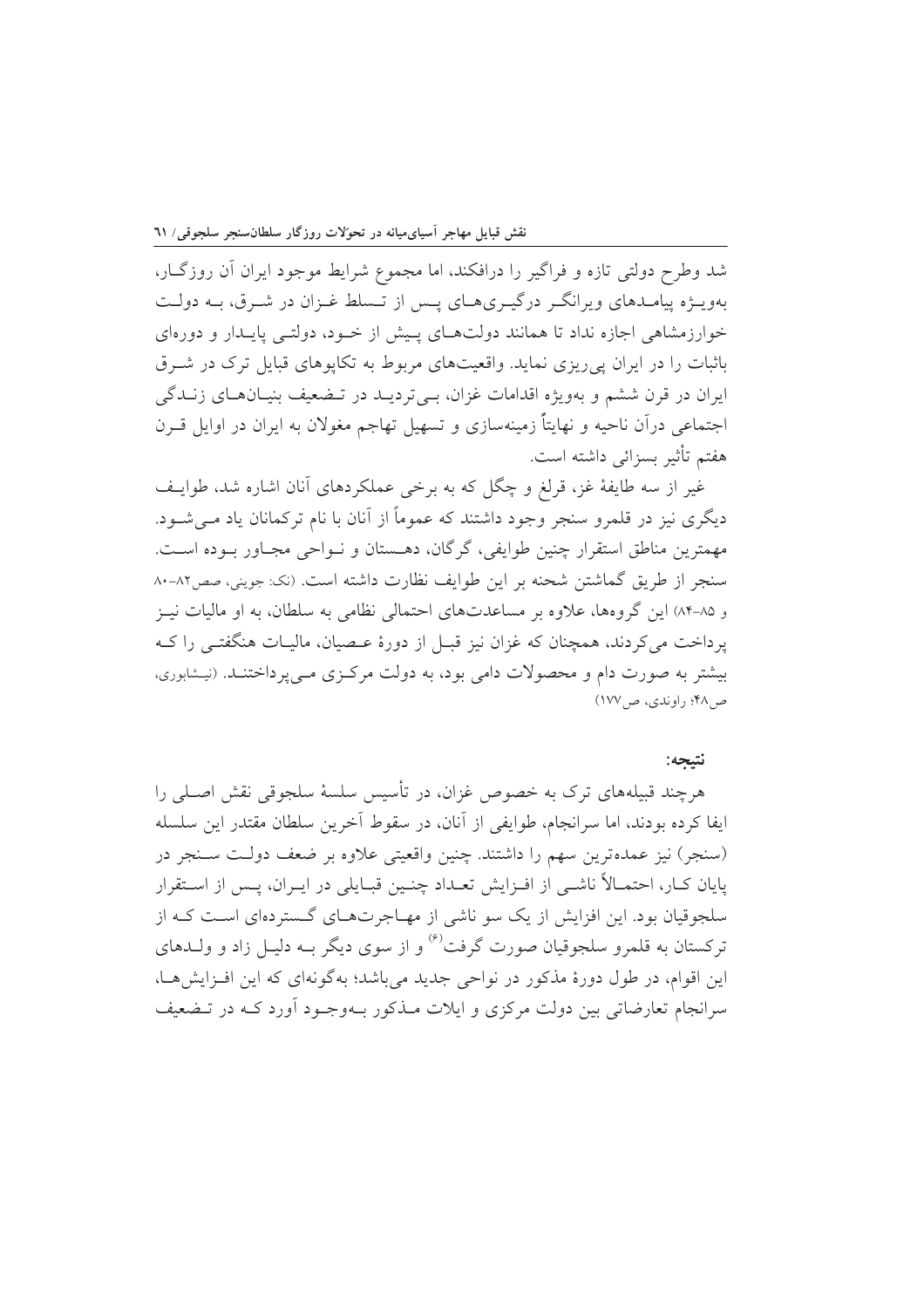دولت سلجوقی بسیار مؤثر بود. بیشتر اقتدار سلسلهٔ ســلجوقی بــا مــرگ ســنجر از میــان رفت. سلجوقيان عراق گرچه تا سال ۵۹۰ هـ .ق. حكومت كردند، اما تنها نام سلطنت بر آنان بو د و عموماً اتابکانشان، بهخصوص اتابک ایلدگز و فرزندانش (اتابکان آذربایجان)، مقدرات حکومت را در دست داشتند.

## یے نو شتھا:

١\_ نظام الملك از قبيلهٔ خاصي در اين مورد نام نمي برد، بلكه از آنان تحت عنوان كلي تركمانان ياد مي كند. ٢\_ بنگريد به: ابن اثير، ذيل وقايع سال ٣۴٩ هـ.ق.

۳ـ برای نبردهای قراخانیان با ترکان غیرمسلمان، به عنوان نمونه بنگرید به: ابن|ثیر، ذیل وقایع سـال ۴۰۸ هـــ .ق، ج ۹، ص ۲۹۷.

۴ـ برای اطلاع از وضعیت عمومی چگلها بنگرید به: حدودالعالم، صص ۲۶۴–۲۶۱ و تعلیقات مینورسکی بر همین صفحات و نیز بنگرید به: کاشغری، ج ۱، صص ۳۳۰–۳۲۹.

۵ـ برای اطلاع از اوضاع شهرهایخراسان در هنگام تـسلط غـزان، بــه عنــوان نمونــه بنگریــد بــه: جــوینی، منتخبالدين مؤيد الدوله بديع اتابک ( ١٣٢٩)، عتبةالکتبه، به اهتمام عباس اقبال، تهران، صص ١٥۴–١٥١؛ همو، صص ١٢١-١٢٠؛ وطواط، رشيدالدين محمد عمري (١٣٣٨)، نامههاي فارسي، با مقدمه دكتر قاسم تويسيركاني، تهران، انتشاراتدانشگاه تهران، صص ١٣٩–١٤١: نرشخي، ص ٣۵؛ ياقوت حموي، شـهاب الـدين ابـي عبـدالله (١٣٩٩هـ .ق./ ١٩٧٩ م)، معجم البلدان، بيروت، داراحياء التراثالعربـي، ج ۵، ص ٣٣٣؛ خاقـاني در ايـن واقعـه مراثی تأثربرانگیزی سروده است، از آن جمله است مرثیههاییدر رثای امام محمد یحیی و اسارت سنجر، بنگرید به: افضل الدين بديل خاقاني شرواني (١٣۶٢)، ديوان اشعار، تهران، انتشارات ارسطو، صص ١٢٢-١٢١.

ع\_به عنوان نمونه براي يكي از اين مهاجرتها بنگريد به: ابن اثير، ذيـل وقـايع سـال ۴۳۵ هـ\_ .ق، ج۹، ص ۵۲۰؛ در این سال به قول ابن|ثیر، ده هزار خانوار از ترکان بلاساعون و کاشغر، اسلامآورده و ظاهراً در شــهرها و مناطق اسلامی پراکنده شدهاند.

## كتابشناسى:

۱ــ ابناثير، عزالدين علي، *الكامل في التاريخ*، دار صادر و دار بيروت، بيروت، ۱۳۸۶هــ ق / ۱۹۶۶ م. ٢ـ ابن جوزي، ابوالفرج عبدالرحمن بن علي، *المنتظم في تاريخ الملــوک و الامــم*، حيــدرآباد دکــن، ۱۳۵۹ هـ .ق.

٣ـ انوري ابيوردي، اوحدالدين علي بن محمد بن اسحاق، *ديوان اشعار*، به اهتمام محمدتقى مدرس رضوی، انتشاراتعلمی و فرهنگی، تهران، ۱۳۷۲.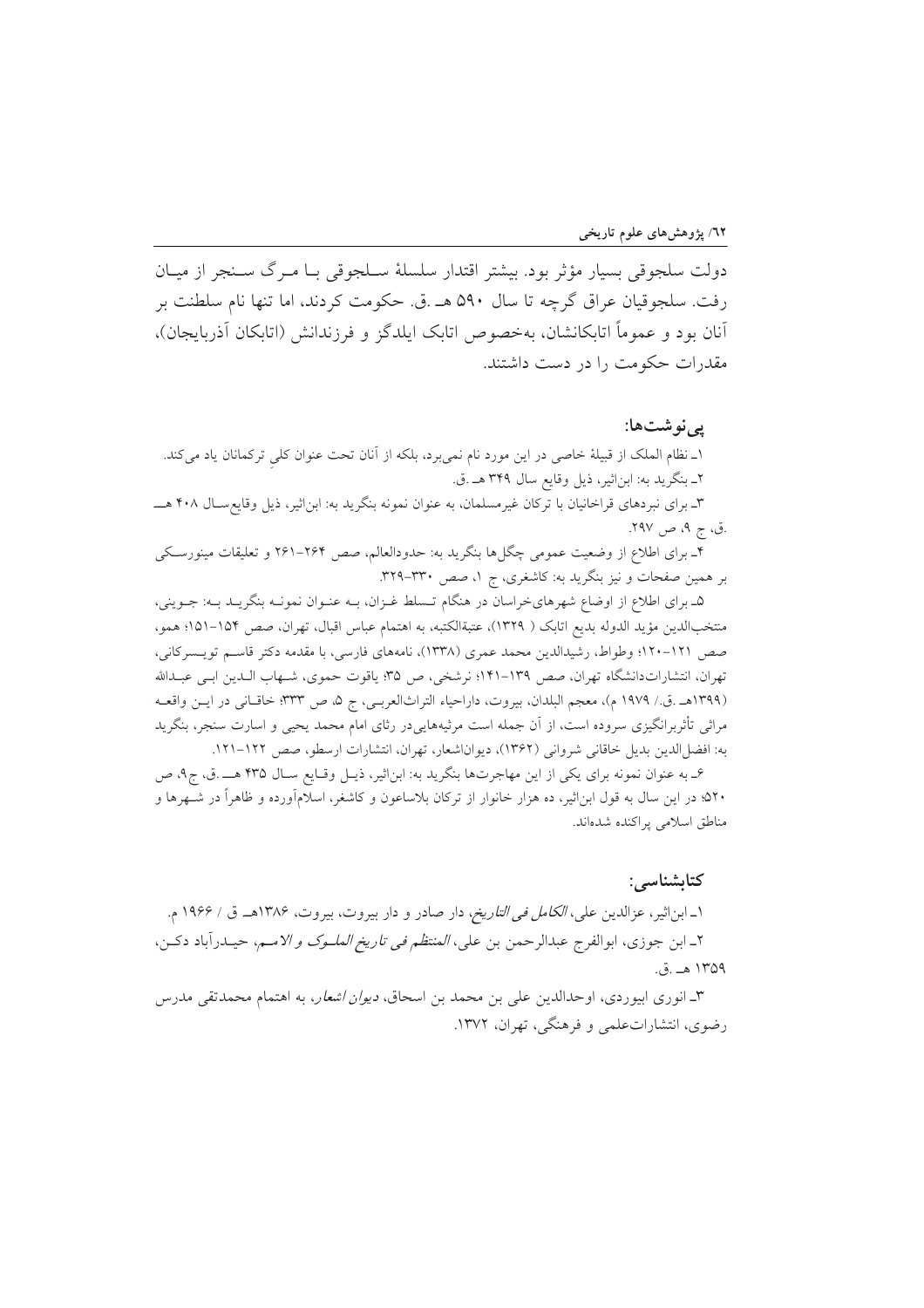۴ـ بنداري اصفهاني، فتح بن علي، *زبدة النصرة*، ترجمهٔ محمدحسين جليلـي تحـت عنـوان تــاريخ سلسله سلجوقي، بنياد فرهنگ ايران، تهران، ۱۳۵۶. ۵ـ بیهقی، ابوالفضل محمد بن حسین، *تاریخ بیهقی*، به تـصحیح سـعید نفیـسی، کتابخانــهٔ سـنائی، تھر ان. ع حدود العالم، با تعليقات ولاديمير مينورسكي، ترجمة ميرحسين شاه، انتشارات دانشگاه الزهرا، تھ ان، ١٣٧٢. ٧ـ حسيني، صدرالدين على بــن ناصـر، *اخبارالدولــة الــسلجوقية*، اعتنــى بتــصحيحه محمــد اقبــال، دارالافاق الجديدة، بيروت، ١۴٠۴ هـ .ق./١٩٨۴ م. ٨ـ حسيني يزدي، محمد بن محمد بن عبدالله بن نظام، *العراضة في الحكاية الـسلجوقية*، بــه ســع<sub>،</sub> و اهتمام دكتر كارل سوسهايم، ليدن، ١٣٢٧ هـ .ق./ ١٩٠٩ م. ۹\_ خاقاني شرواني، افضا الدين بديل، *ديواناشعار*، انتشارات ارسطو، تهران، ۱۳۶۲. ۱۰ـ دولتشاه سمرقندي، ابن علاءالدوله بختيشاه غازي، *تذكرة الشعراء*، به همت محمد رمـضاني (از روی طبع ادوارد براون)، انتشارات پدیده (خاور)، تهران، ۱۳۶۶. ١١ـ راوندي، محمد بن علي بن سليمان، *راحةالصدور و آية السرور*، بــه ســعي و تــصحيح محمــد اقبال، اميركبير، ۱۳۶۴. ۱۲ـ غفاری قزوینی، قاضی احمد، ت*اریخ جهانآرا*، کتابفروشیحافظ، تهران، ۱۳۴۳. گيلاني، كتابخانه حافظ، تهران، بي تا. ۱۴ـ قمي، نجمالدين ابوالرجاء، *تاريخ الوزراء*، به كوشش محمدتقى دانش پژوه، مؤسسه مطالعات و تحقيقات فرهنگي، تهران، ١٣۶٣. ۱۵ـ كاشغرى، محمود بن حسين بن محمد، *ديوان لغات الترك*، ج ١، استانبول. ١٣٣٣. ۱۶ـ گردیزی، ابوسعید عبدالحی بن ضحاک بن محمـود، *تـاریخ گردیـزی*، بـه تـصحیح عبـدالحی حبیبی، دنیای کتاب، تهران، ۱۳۶۳ هـ .ق. ۱۷ـ مستوفی قزوینی، حمدالله، *تاریخ گزیده*، به اهتمام عبدالحسین نوائی، امیرکبیر، تهران، ۱۳۶۲. ١٨ـ جويني، منتخبالدين مؤيدالدوله بديع اتابک ( ١٣٢٩)، *عتبةالكتبـه*، بــه اهتمــام عبــاس اقبــال، تف ان، ١٣٢٩. ۱۹\_ مؤيد ثابتي، سيدعلي، *اسناد و نامههاي تاريخي*، كتابخانه طهوري، تهران، ۱۳۴۶. ۲۰ـ نظام الملک، حسن بن علي بن اسحاق، *سياستنامه (سيرالملوک)*، به اهتمـام هيـوبرت دارک، انتشارات علمی و فرهنگی، تهران، ۱۳۷۲.